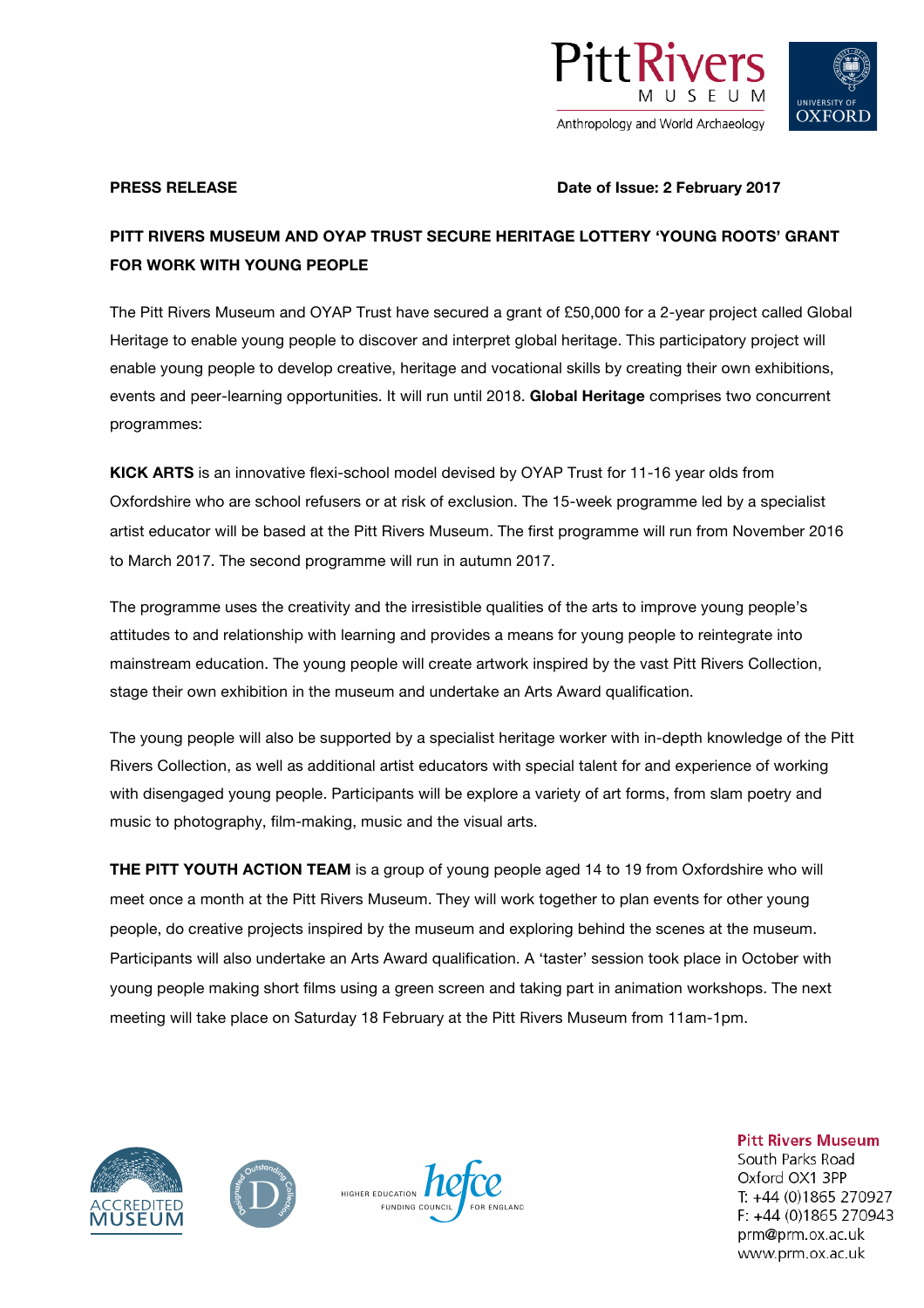

Director of OYAP Trust, Helen Le Brocq, says; "OYAP Trust and the Pitt Rivers Museum are delighted to be working together in such an adventurous and exploratory way with young people. We hope they will create genuinely unexpected events and artwork that is inspired by this unique collection of human ingenuity and creativity. It's going to be exciting to see our young people making artefacts relevant to their own twentyfirst century lives.'

Emerging young heritage/arts leaders from OYAP Trust will also be trained to mentor participants across both programmes in the '**Global Heritage Youth Action'** project. These young leaders will work towards a Gold Arts Award.

For more information on KICK ARTS or to make a referral please contact Carmen Hoepper on Carmen@oyap.org.uk or call 01869 602560.

For more information about **PITT YOUTH ACTION TEAM** or with questions about joining please contact Katherine Rose (katherine.rose@prm.ox.ac.uk / 01865 613004).

### **ENDS**

### **Notes for Editors**

- The Pitt Rivers Museum is one of Oxford's most popular attractions, famous for its period atmosphere and outstanding collections from many cultures around the world, past and present. Admission, exhibitions and most events are FREE.
- The Pitt Rivers Museum was founded in 1884 when General Pitt-Rivers, an influential figure in the development of archaeology and evolutionary anthropology, gave his personal collection of some 30,000 items to the University on condition that a museum was built to house the material, and that a post was created to lecture in anthropology. Today the collection numbers some 600,000 items and the Museum remains an active department of Oxford University, doing and supporting research and teaching in archaeology and anthropology.
- The Pitt Rivers Museum runs activities, events and programmes for a range of audiences including schools, families, young people, community groups and special interest groups.
- OYAP Trust is an award-winning charitable arts organisation working in partnership with communities and